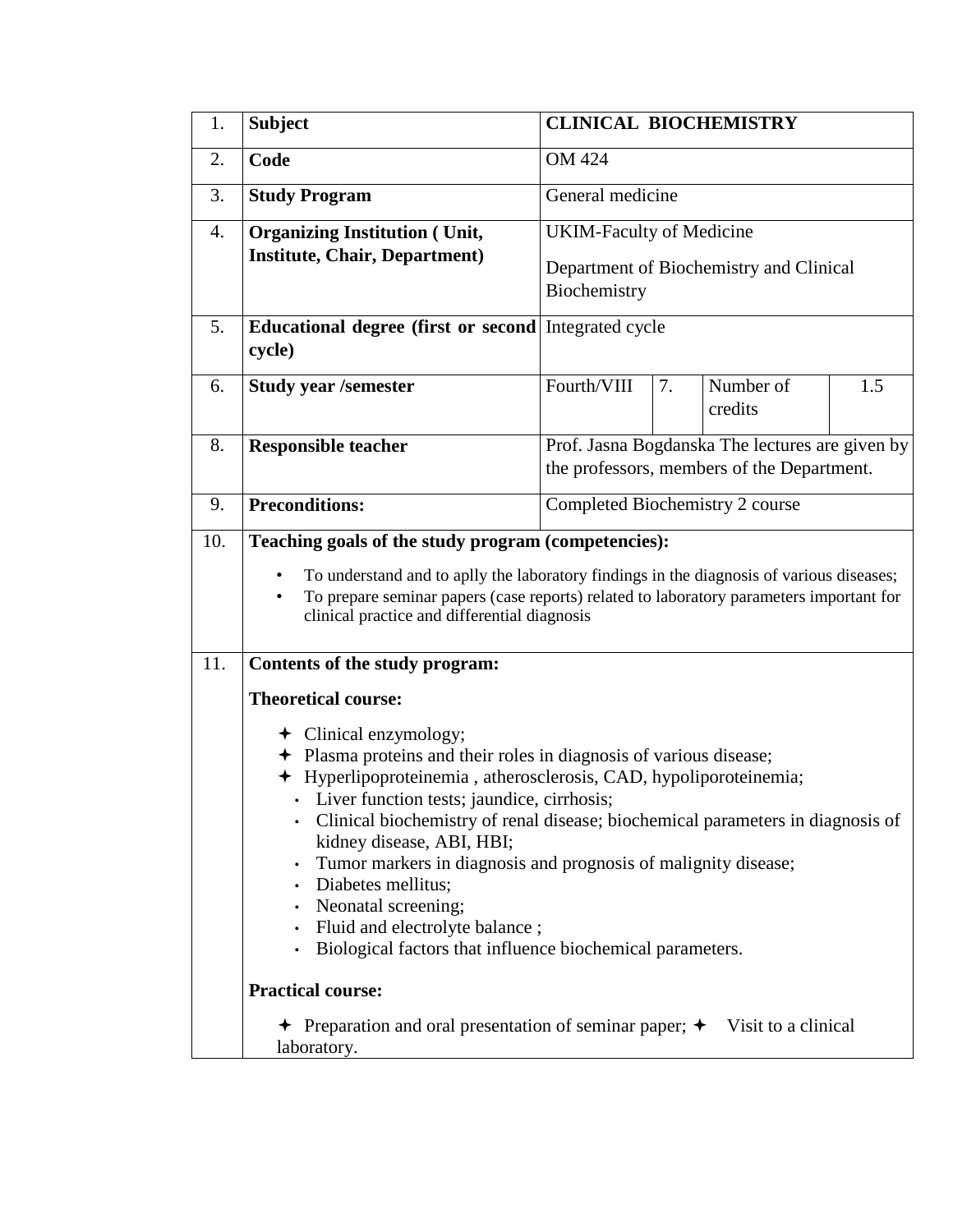| 12.              | Methods of studying: class room oriented lectures, interactive lectures, group work,<br>practical training, seminar paper. |                                    |                                    |                                                           |                             |              |                             |  |
|------------------|----------------------------------------------------------------------------------------------------------------------------|------------------------------------|------------------------------------|-----------------------------------------------------------|-----------------------------|--------------|-----------------------------|--|
| 13.              |                                                                                                                            | <b>Total no. of hours:</b>         |                                    | 45 hours                                                  |                             |              |                             |  |
| 14.              |                                                                                                                            | Distribution of the available time |                                    |                                                           |                             |              |                             |  |
| 15.              | <b>Type of educational</b><br>activity                                                                                     |                                    | 15.1                               | Lectures-theoretical<br>course<br>Practicals (laboratory, |                             |              | 30 hours                    |  |
|                  |                                                                                                                            |                                    | 15.2                               |                                                           |                             |              | 4 hours                     |  |
|                  |                                                                                                                            |                                    |                                    | clinical),<br>seminars, team<br>work                      |                             |              | 11 hours Seminars           |  |
| 16.              |                                                                                                                            |                                    | 16.1                               |                                                           | Project assignments         |              |                             |  |
|                  | Other types of activities                                                                                                  |                                    | 16.2                               | Individual tasks                                          |                             |              |                             |  |
|                  |                                                                                                                            |                                    | 16.3                               | Home studying                                             |                             |              | 15 hours                    |  |
| 17.              | <b>Assessment of knowledge:</b><br>points<br>17.1<br>Final exam                                                            |                                    |                                    |                                                           |                             |              |                             |  |
|                  |                                                                                                                            |                                    |                                    |                                                           |                             |              |                             |  |
|                  |                                                                                                                            |                                    | <b>Subject: Clinical Chemistry</b> |                                                           |                             |              |                             |  |
|                  |                                                                                                                            |                                    |                                    | Oral exam                                                 |                             |              | min.-max.<br>$37-65$ points |  |
|                  | 17.2<br>Seminar work/project<br>(presentation: written<br>and oral)                                                        |                                    |                                    | Seminar works                                             | min.-max.<br>$1-7.5$ points |              |                             |  |
|                  | 17.3<br>Active participation                                                                                               |                                    |                                    |                                                           | Theoretical course          |              | min.-max.<br>points 21-22.5 |  |
|                  |                                                                                                                            |                                    | Practical course                   |                                                           | points 1-5                  |              |                             |  |
| 18.<br>criteria: |                                                                                                                            | Knowledge assessment               |                                    | up to 59 points                                           |                             |              | $5$ (five) F                |  |
|                  | (points/grade)                                                                                                             |                                    |                                    | 60 to 68 points                                           |                             |              | $6$ (six) E                 |  |
|                  |                                                                                                                            |                                    |                                    | 69 to 76 points                                           |                             |              | $7$ (seven) D               |  |
|                  |                                                                                                                            |                                    |                                    | 77 to 84 points                                           |                             |              | 8 (eight) C                 |  |
|                  |                                                                                                                            |                                    |                                    | 85 to 92 points                                           |                             |              | 9 (nine) B                  |  |
|                  |                                                                                                                            |                                    | 93 to 100 points                   |                                                           |                             | $10$ (ten) A |                             |  |